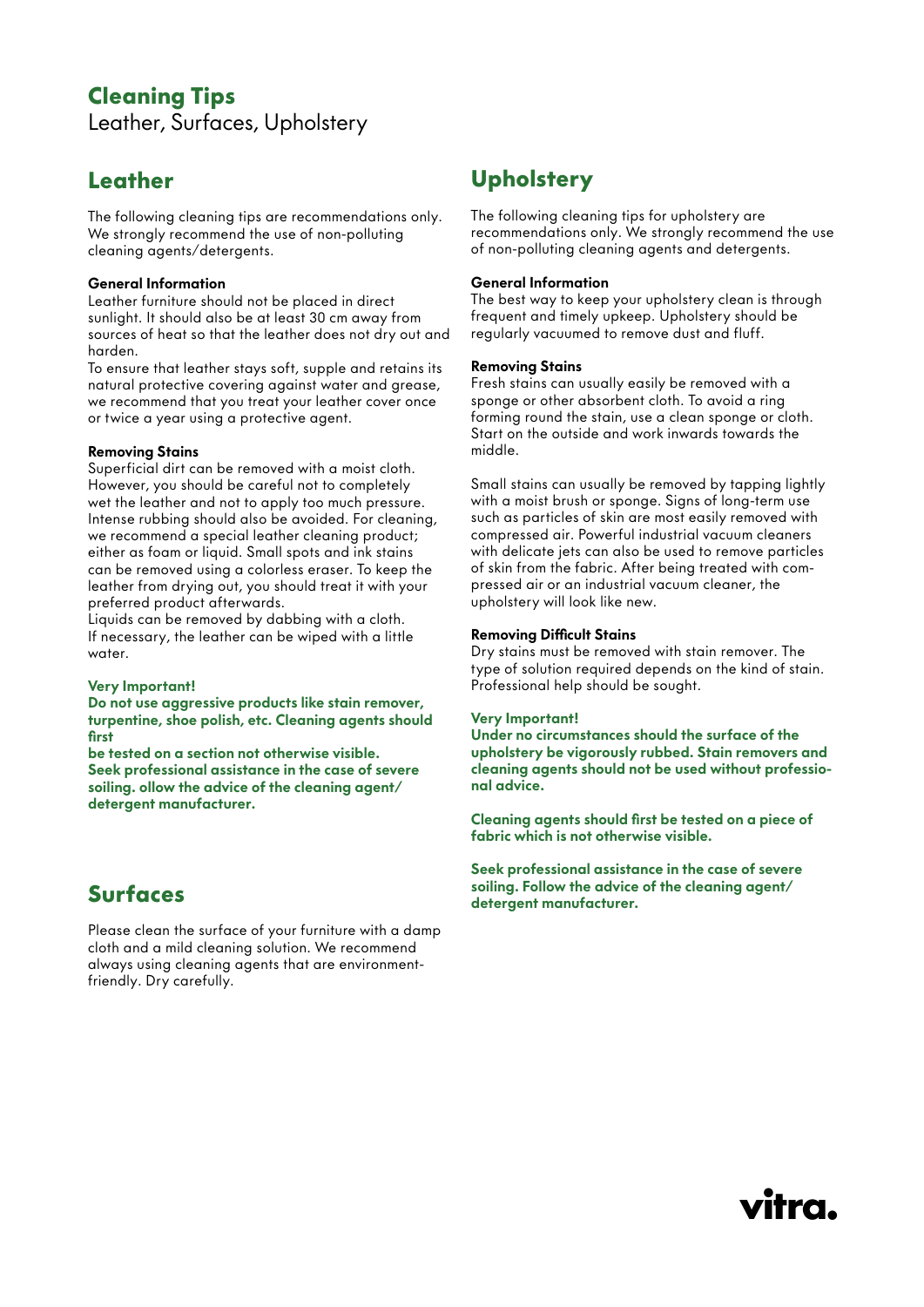### **Pflegehinweise** Leder, Oberflächen, Bezugsstoffe

### **Leder**

Die folgenden Pflegehinweise sind Empfehlungen. Grundsätzlich empfehlen wir den Einsatz umweltverträglicher Reinigungsmittel.

#### Allgemein

Ledermöbel nicht direkter Sonneneinstrahlung aussetzen und zu Hitzequellen einen Mindestabstand von 30 cm einhalten, da sonst das Leder austrocknen und verhärten kann. Damit das Leder weich und geschmeidig bleibt und der natürliche Schutzfilm gegen Wasser und Fett aufrechterhalten wird, empfehlen wir Ihnen, Ihr Vitra-Möbel ein bis zweimal im Jahr mit einem schonenden Pflegemittel zu behandeln.

#### Fleckenentfernung

Oberflächlichen Schmutz können Sie mit einem feuchten Tuch entfernen, wobei Sie darauf achten sollten, das Leder nicht zu durchfeuchten und keinen punktuellen Druck auszuüben. Auch starkes Reiben sollten Sie vermeiden.

Zur Reinigung empfehlen wir einen speziellen Leder reiniger in Schaum- oder Flüssigform.

Kleine Schmutzflecken oder Kugelschreiberflecken entfernen Sie mit einem farblosen Radiergummi. Um das Leder vor dem Austrocknen zu schützen, sollten Sie danach unbedingt Ihre bewährte Lederpflege auftragen. Flüssigkeiten sofort mit einem Tuch abtupfen und wenn nötig, mit etwas Wasser abwischen.

#### Empfehlung Pflegemittel

Vitra empfiehlt das Pflegeset der Firma LCK, das sie unter folgender Adresse bestellen können. Leather Care Keller Im Unterfeld 2 D-76698 Ubstadt-Weiher www@lederpflege.de

#### Bitte unbedingt beachten!

Keinesfalls sollten Sie aggressive Mittel wie Fleckenentferner, Terpentin, Schuhcreme o.ä. verwenden. Bei der Verwendung eines Reinigungsmittel ist es ratsam, es zuerst an einer nicht sichtbaren Stelle zu testen.

Bei hartnäckigen Verunreinigungen wenden Sie sich bitte an ein professionelles Reinigungsunternehmen. Befolgen Sie bitte die Hinweise der Reinigungsmittelhersteller.

## **Oberflächen**

Bitte reinigen Sie die Oberfläche Ihres Vitra-Möbels mit einem feuchten Lappen und mildem Reinigungsmittel. Wir empfehlen grundsätzlich den Einsatz umweltfreundlicher Reinigungsmittel. Anschliessend vorsichtig trocknen.

## **Bezugsstoffe**

Die folgenden Pflegehinweise sind nur Empfehlungen. Grundsätzlich empfehlen wir den Einsatz umweltverträglicher Reinigungsmittel.

#### Allgemein

Regelmässige und rechtzeitige Pflege ist die beste Reinigungsempfehlung. Zur regelmässigen Pflege der Bezugsstoffe genügt Absaugen zur Entfernung von Staub und Flusen.

#### Fleckenentfernung

Frische Flecken können durch sofortiges Aufnehmen mit einem saugfähigen Schwammtuch o.ä. meist schnell entfernt werden.

Um Hofbildung zu vermeiden, mit sauberem, saugfähigem Tuch vom Fleckenrand zur Mitte arbeiten. Bei kleineren Flecken genügt oft leichtes Klopfen mit benetzter Bürste oder angefeuchtetem Schwamm. Gebrauchsspuren wie Hautschuppen lassen sich am einfachsten mit Pressluft beseitigen. Auch starke Industriestaubsauger mit feinen Düsen sind in der Lage, die Hautpartikel aus dem Gewebe herauszusaugen. Die Polsterteile sehen nach der Behandlung mit Pressluft oder starken Industriestaubsaugern wie neu aus.

#### Behandlung schwieriger Flecken

Bereits eingetrocknete Flecken müssen detachiert werden. Je nach Art der Fleckensubstanz wird dabei mit Lösungsmitteln gearbeitet. Hierfür sollte unbedingt ein Fachbetrieb hinzugezogen werden.

#### Bitte unbedingt beachten!

Auf keinen Fall sollte auf der Oberfläche stark gerieben werden oder ohne Fachkenntnisse ein Reinigungs- und Lösungsmittel zum Einsatz kommen.

Bei der Verwendung eines Reinigungsmittel ist es ratsam, es zuerst an einer nicht sichtbaren Stelle zu testen.

Bei hartnäckigen Verunreinigungen wenden Sie sich bitte an ein professionelles Reinigungsunternehmen. Befolgen Sie bitte die Hinweise der Reinigungsmittelhersteller.

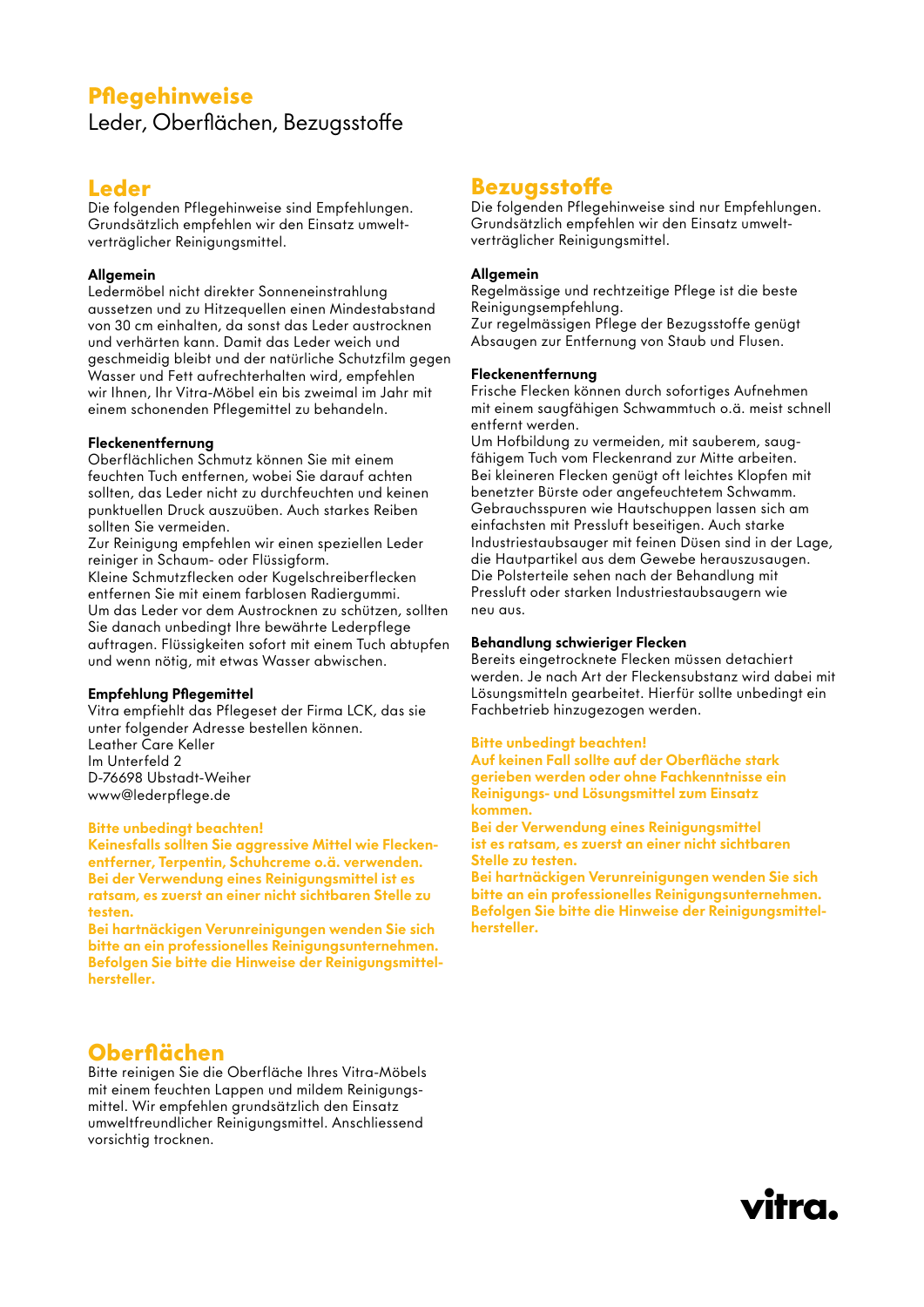### **Conseils d'entretien**  Cuir, Surfaces, Tissus de revêtement

# **Cuir**

Les conseils d'entretien suivants ne sont que des recommandations. Nous préconisons l'utilisation de produits respectueux de l'environnement.

#### Généralités

N'exposez pas les meubles en cuir à la lumière directe du soleil et maintenez une distance de 30 cm au minimum par rapport aux sources de chaleur, le cuir pourrait sinon se dessécher et durcir.

Pour conserver un cuir souple et préserver son film protecteur naturel contre l'eau et la graisse, nous vous recommandons de traiter le cuir une à deux fois par an avec un produit d'entretien doux.

#### Détachage

Vous pouvez enlever les taches superficielles à l'aide d'un chiffon humide. Ce faisant, vous devez veiller à ne pas imbiber le cuir d'eau et à ne pas exercer de pression ponctuelle. Vous devez également éviter de le frotter trop vigoureusement.

Pour le nettoyage, nous vous recommandons d'utiliser un produit spécial pour cuir, sous forme de mousse ou de liquide.

Pour éliminer les petites taches ou les traces de stylo bille, utilisez une gomme incolore. Pour protéger le cuir et éviter qu'il ne se dessèche, vous devez ensuite impérativement appliquer votre produit d'entretien habituel du cuir.

Epongez immédiatement les liquides à l'aide d'un torchon et rincez-les avec un peu d'eau.

#### Important !

Vous ne devez en aucun cas utiliser de produits agressifs tels que des détachants, de l'essence de térébenthine, du cirage à chaussures ou autres.

Lors de l'utilisation d'un détergent, il est recommandé de le tester d'abord sur une partie cachée.

Pour les taches tenaces, veuillez vous adresser à un professionnel.

Il est conseillé de suivre les conseils d'utilisation donnés par le fabricant.

## **Surfaces**

Nettoyez la surface de votre meuble à l'aide d'un chiffon humide et d'un produit de nettoyage doux. Nous vous recommandons d'utiliser en général des produits de nettoyage écologiques. Ensuite, séchez-la avec précaution.

# **Tissus de revêtement**

Les conseils d'entretien suivants ne sont que des recommandations. Nous préconisons l'utilisation de produits respectueux de l'environnement.

#### Généralités

D'une manière générale, il est conseillé d'entretenir régulièrement vos tissus. Il suffit pour cela de les nettoyer à l'aspirateur pour enlever la poussière et les peluches.

#### **Détachage**

Les taches récentes doivent être tamponnées immédiatement avec une éponge ou un chiffon absorbant. Afin d'éviter qu'elle ne s'étale, tamponnez la tache de l'extérieur vers le centre avec un chiffon propre et absorbant.

Pour éliminer les petites taches, il suffit souvent de les frotter légèrement à l'aide d'une brosse ou d'une éponge humide.

Les traces d'utilisation telles que les squames et pellicules s'éliminent le plus simplement à l'air comprimé. Il est également possible d'utiliser des aspirateurs industriels puissants à petites buses pour aspirer les particules de peau. Le traitement à l'air comprimé ou à l'aspirateur industriel remet à neuf vos rembourrages et revêtements.

#### Traitement des taches tenaces

Pour éliminer les taches plus anciennes, il faut procéder à un détachage.

Selon la nature de la tache, l'utilisation d'un solvant est indispensable. Dans ce cas, nous vous recommandons de faire appel à un professionnel.

#### Important !

Il ne faut en aucun cas gratter la surface ou utiliser des détergents et solvants sans avoir lu la prescription d'entretien.

Lors de l'utilisation d'un détergent, il est recommandé de le tester d'abord sur une partie cachée. Pour les taches tenaces, veuillez vous adresser à un professionnel. Il est conseillé de suivre les conseils d'usage donnés par le fabricant.

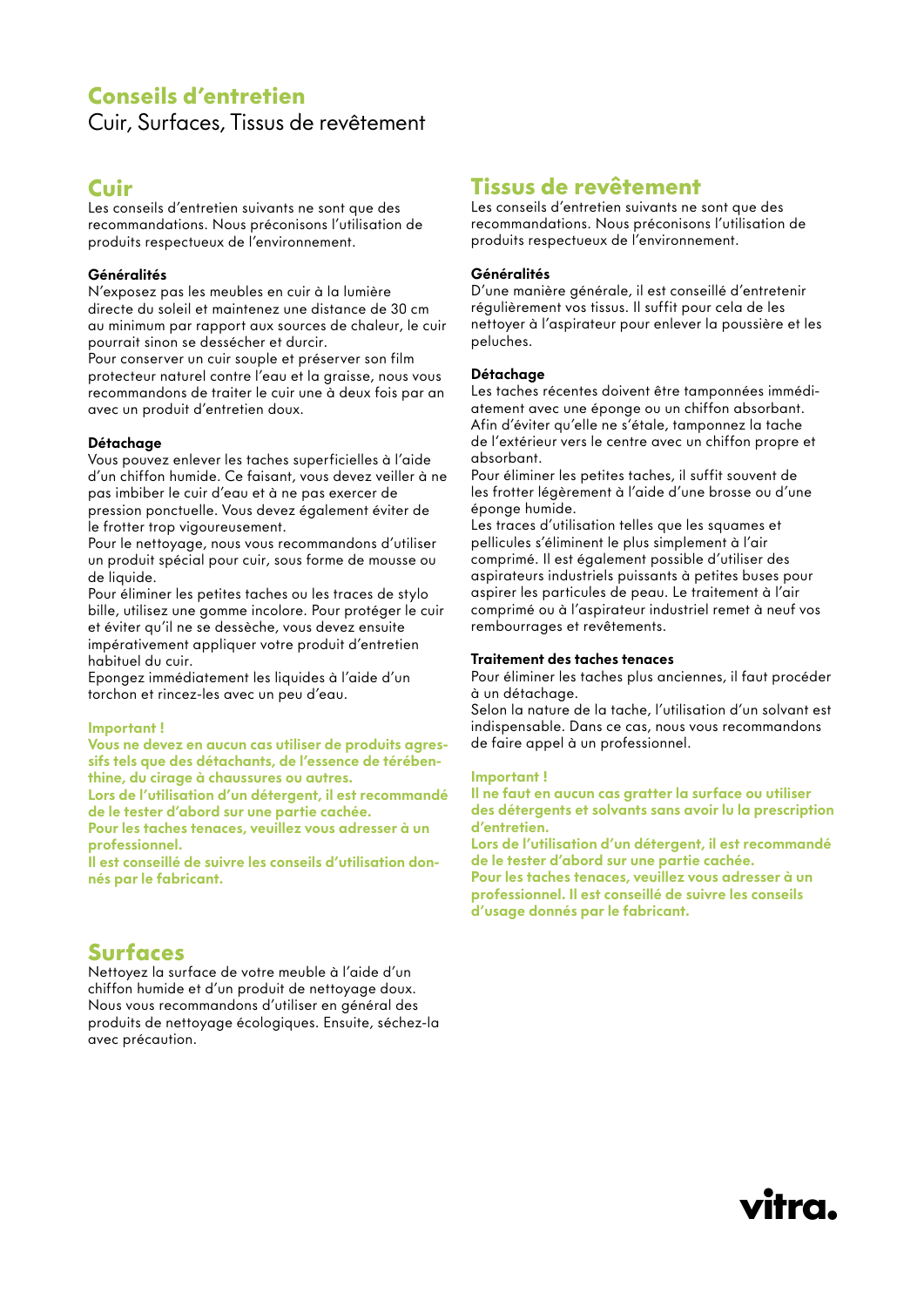### **Normas de conservación**

Piel, Superficie, Tapicería

# **Piel**

Las siguientes normas de conservación son sólo recomendaciones. Como normal general, recomendamos el uso de productos de limpieza que no dañen el medio ambiente.

#### Generalidades

No exponga los muebles de piel a la luz solar directa y manténgalos como mínimo a 30 cm de cualquier fuente de calor; de no ser así el piel se puede secar y endurecer. Para que la piel permanezca blanda y flexible y se mantenga la película protectora natural contra el agua y la grasa, recomendamos tratar dos veces al año la piel con un producto de limpieza suave.

#### Eliminación de manchas

La suciedad superficial puede eliminarse con un trapo humedecido; sin embargo, tenga cuidado de no empapar la piel y no ejerza una presión continua en un punto determinado. También debería evitar frotar con fuerza sobre el piel.

Para realizar la limpieza recomendamos productos de limpieza líquidos o en forma de espuma especiales para piel.

Las manchas pequeñas o manchas de bolígrafo se eliminan con una goma de borrar incolora. En cualquier caso, para que la piel no se seque tras realizar el paso anterior, extienda una capa de un producto de cuidado para piel.

Seque inmediatamente los líquidos con un trapo y en caso de ser necesario, limpie con un poco de agua.

#### Importante !

En ningún caso emplee productos agresivos, como por ejemplo quitamanchas, aguarrás o betún. Al emplear un producto de limpieza, se recomienda probarlo primero en un lugar que no esté a la vista. En caso de que la suciedad persista, diríjase a un establecimiento de limpieza profesional. Siga las indicaciones del fabricante de los productos de limpieza.

## **Superficies**

Haga el favor de limpiar la superficie de su mueble con un trapo húmedo y un producto de limpieza suave. Recomendamos utilizar siempre productos de limpieza

no contaminantes. A continuación, secar con cuidado.

Las siguientes normas de conservación son sólo recomendaciones. Como normal general, recomendamos el uso de productos de limpieza que no dañen el medio ambiente.

#### Generalidades

La mejor recomendación para la limpieza es realizar un mantenimiento periódico y correcto. Para realizar el mantenimiento de las tapicerías, basta con aspirar para eliminar el polvo y las pelusas.

#### Eliminación de manchas

La mayoría de las manchas recientes pueden eliminarse con facilidad si se limpian con un trapo absorbente inmediatamente. Para evitar la aparición de cercos, utilice un trapo absorbente limpio para limpiar desde el borde hacia el centro de la mancha. Si las manchas son pequeñas, basta con frotar suavemente con un cepillo o una esponja húmedos. Las marcas por el uso, como las provocadas por las células de la piel, pueden eliminarse fácilmente con aire a presión. Cualquier aspirador industrial potente con boquilla fina puede aspirar la mayoría de las partículas dérmicas del tejido. Las partes de acolchado quedan como nuevas tras aplicarles aire a presión o utilizar aspiradores industriales potentes.

#### Eliminación de manchas difíciles

Las manchas que ya se hayan secado tendrán que limpiarse en seco. Dependiendo del tipo de sustancia de la mancha, deberá emplearse un disolvente. En todo caso, consulte a un especialista.

#### Importante !

En ningún caso se frotarán las superficies ni se emplearán productos de limpieza o disolventes sin los conocimientos especializados suficientes. Al emplear un producto de limpieza, se recomienda probarlo primero en un lugar que no esté a la vista. En caso de que la suciedad persista, diríjase a un establecimiento de limpieza profesional. Siga las indicaciones del fabricante de los productos de limpieza.

vitra.

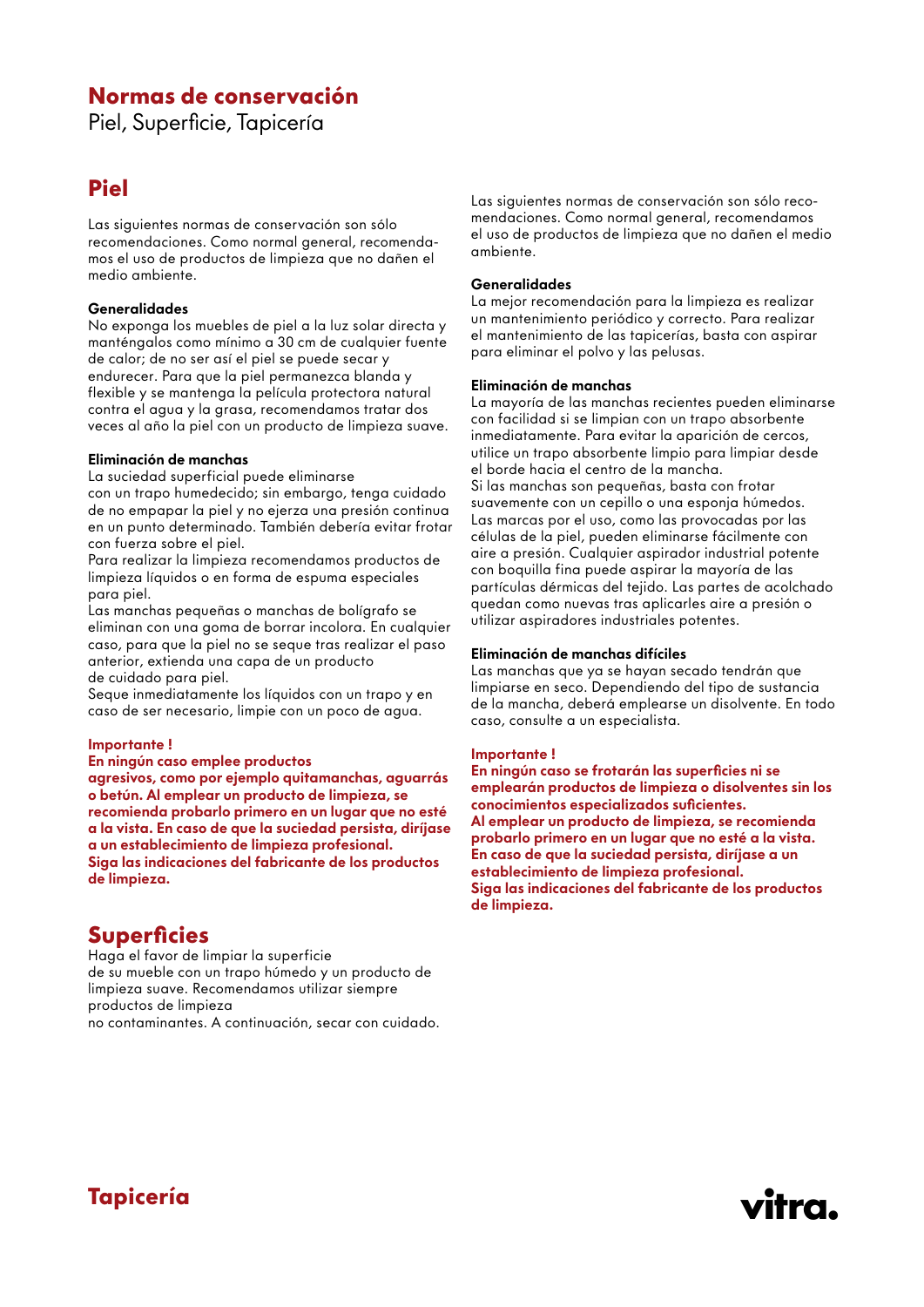### **Onderhoudstips** Leder, Oppervlakken, Overtrekstoffen

# **Leder**

De volgende onderhoudstips zijn slechts aanbevelingen. Gebruik bij voorkeur milieuvriendelijke schoonmaakmiddelen.

#### Algemeen

Stel lederen meubelen niet aan direct zonlicht bloot en plaats ze op minstens 30 cm van een warmtebron om uitdrogen en hard worden van het leder te voorkomen. Behandel uw lederbekleding één- à tweemaal per jaar met een ledervriendelijk schoonmaakmiddel om het leder zacht en soepel te houden en het natuurlijke beschermlaagje tegen water en vet te behouden.

#### Vlekken verwijderen

Oppervlakkig vuil kunt u verwijderen met een vochtige doek. Zorg dat het leder niet te nat wordt en druk nergens te hard. Ook krachtig

wrijven dient te worden vermeden.

Gebruik voor het reinigen speciale lederreinigers in schuimvorm of vloeibare vorm.

Kleine vlekken of balpenvlekken zijn te verwijderen met een kleurloze vlakgom. Wrijf het leder daarna in met een leerbeschermend middel om uitdrogen te voorkomen.

Gemorste vloeistoffen meteen met een doek droogdeppen en eventueel met een beetje water schoonvegen.

#### Let op!

Gebruik onder geen beding agressieve middelen, zoals vlekverwijderaars, terpentine, schoenpoetscrème e.d. Probeer een schoonmaakmiddel bij voorkeur altijd eerst uit op een plek die niet zichtbaar is. Laat hardnekkige verontreinigingen verwijderen door een professioneel reinigingsbedrijf. Houd u altijd aan de instructies van de fabrikant van het schoonmaakmiddel.

### **Oppervlakken**

Reinig het oppervlak van uw meubel met een vochtige doek en mild schoonmaakmiddel. Wij adviseren principel het gebruik van milieuvriendelijke schoonmaak middelen. Droog het meubel vervolgens voorzichtig af.

# **Overtrekstoffen**

De volgende onderhoudstips zijn slechts aanbevelingen. Gebruik bij voorkeur milieuvriendelijke schoonmaakmiddelen.

#### Algemeen

Regelmatig en op vaste tijden reinigen is de beste manier om overtrekstoffen schoon te houden. Stofzuigen om stof en pluis te verwijderen is voor een regelmatig onderhoud voldoende.

#### Vlekken verwijderen

Verwijder verse vlekken zo snel mogelijk met een absorberende spons of vaatdoekje. Werk met een schoon, absorberend doekje van de rand van de vlek naar het midden. Zo voorkomt u kringen. Bij kleinere vlekken is voorzichtig deppen met een bevochtigde borstel of een vochtig sponsdoekje voldoende.

Gebruikssporen, zoals roos, zijn goed te verwijderen met perslucht. Het kan ook worden verwijderd met een krachtige industriestofzuiger.

Na behandeling met perslucht of een krachtige stofzuiger is de bekleding weer als nieuw.

#### Behandeling van lastige vlekken

Vlekken die al ingedroogd zijn, moeten met een vlekkenreiniger worden verwijderd. Al naargelang de substantie die de vlek heeft veroorzaakt, worden hiervoor oplosmiddelen gebruikt. Schakel voor de reiniging een professioneel reinigingsbedrijf in.

#### Let op!

Vermijd krachtig wrijven over de bekleding en ondeskundig gebruik van reinigings- en oplosmiddelen.

Probeer een schoonmaakmiddel bij voorkeur altijd eerst uit op een plek die niet zichtbaar is. Laat hardnekkige verontreinigingen verwijderen door een professioneel reinigingsbedrijf.

Houd u altijd aan de instructies van de fabrikant van het schoonmaakmiddel.